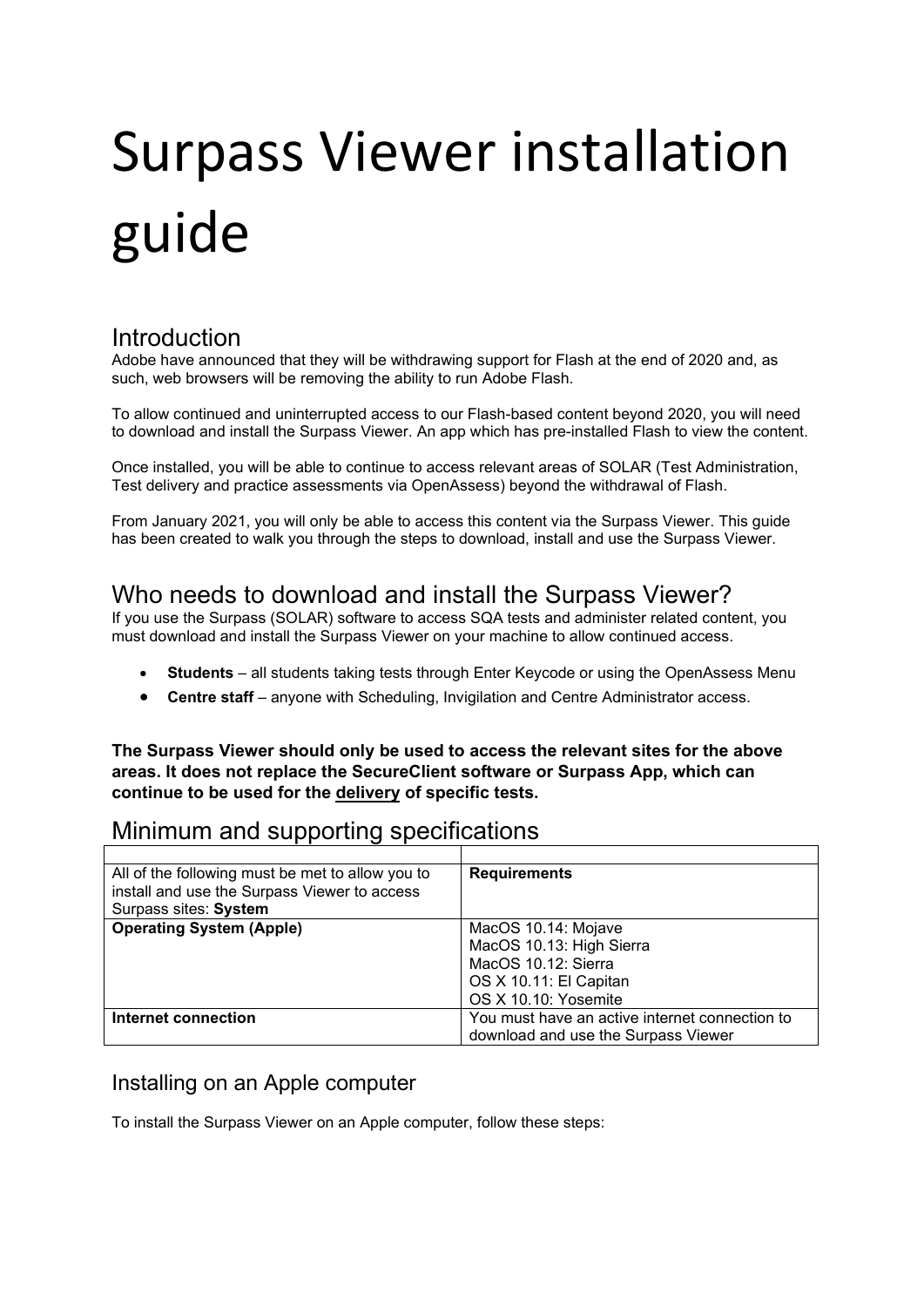#### **Step 1**  Copy and paste the following URL into your browser, or press CTRL and click on it: **<https://viewer.surpass.com/>**

#### **Step 2**

You will be presented with a screen giving you two download options - Click on **Download MacOS Installer**:

You need to install the SurpassViewer to view some content in Surpass.

## Instructions

| Download Windows Installer<br>Download MacOS Installer |  |  |  |
|--------------------------------------------------------|--|--|--|
|--------------------------------------------------------|--|--|--|

- 1. Select to download the SurpassViewer installer.
- 2. Once downloaded, install the SurpassViewer.
- 3. Select here to open Surpass in the SurpassViewer, or manually input your Surpass URL directly into the application.

#### **Step 3**

If you are using MacOS, you may receive a pop-up asking if you would like to allow downloads. Click **Allow** on the following window to commence the download:

| Instructions                                                                                                                                          |                            |                                                                                                                                            |             |
|-------------------------------------------------------------------------------------------------------------------------------------------------------|----------------------------|--------------------------------------------------------------------------------------------------------------------------------------------|-------------|
| <b>Download MacOS Installer</b>                                                                                                                       | Download Windows Installer |                                                                                                                                            |             |
| 1. Select to download the SurpassViewer installer.<br>2. Once downloaded, install the SurpassViewer<br>3. Select here to open Surpass in the SurpassV |                            | Do you want to allow downloads on<br>"viewer.surpass.com"?<br>You can change which websites can download files in<br>Websites Preferences. | oplication. |
|                                                                                                                                                       |                            | Cancel<br>Allow                                                                                                                            |             |

The installation will then begin and will take a few minutes, depending on your internet speed.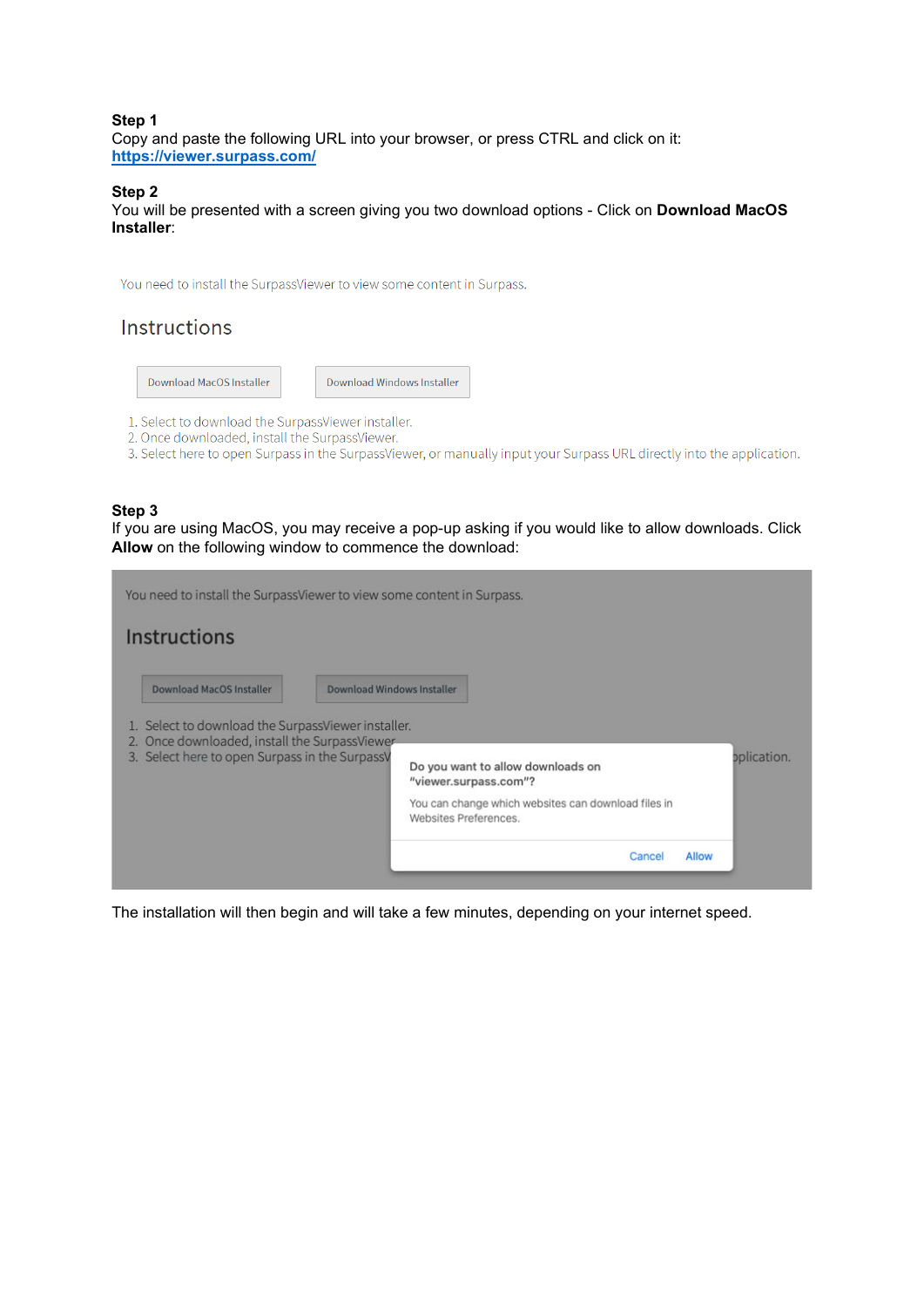#### **Step 4**

Once the download is complete, navigate to the Downloads folder and open the **SurpassViewer.dmg**  file (or click on it from the taskbar as shown below):



The window shown below should appear:



In this window, click and drag the Surpass Viewer icon into the Applications folder to complete the installation.

Once in the Applications folder, you can click and drag the Surpass Viewer icon down to your toolbar for quicker access from your desktop.

#### **Step 5**

The Surpass Viewer should now be visible in the list of applications on your computer. When you open it for the first time, you may be presented with the following security message: